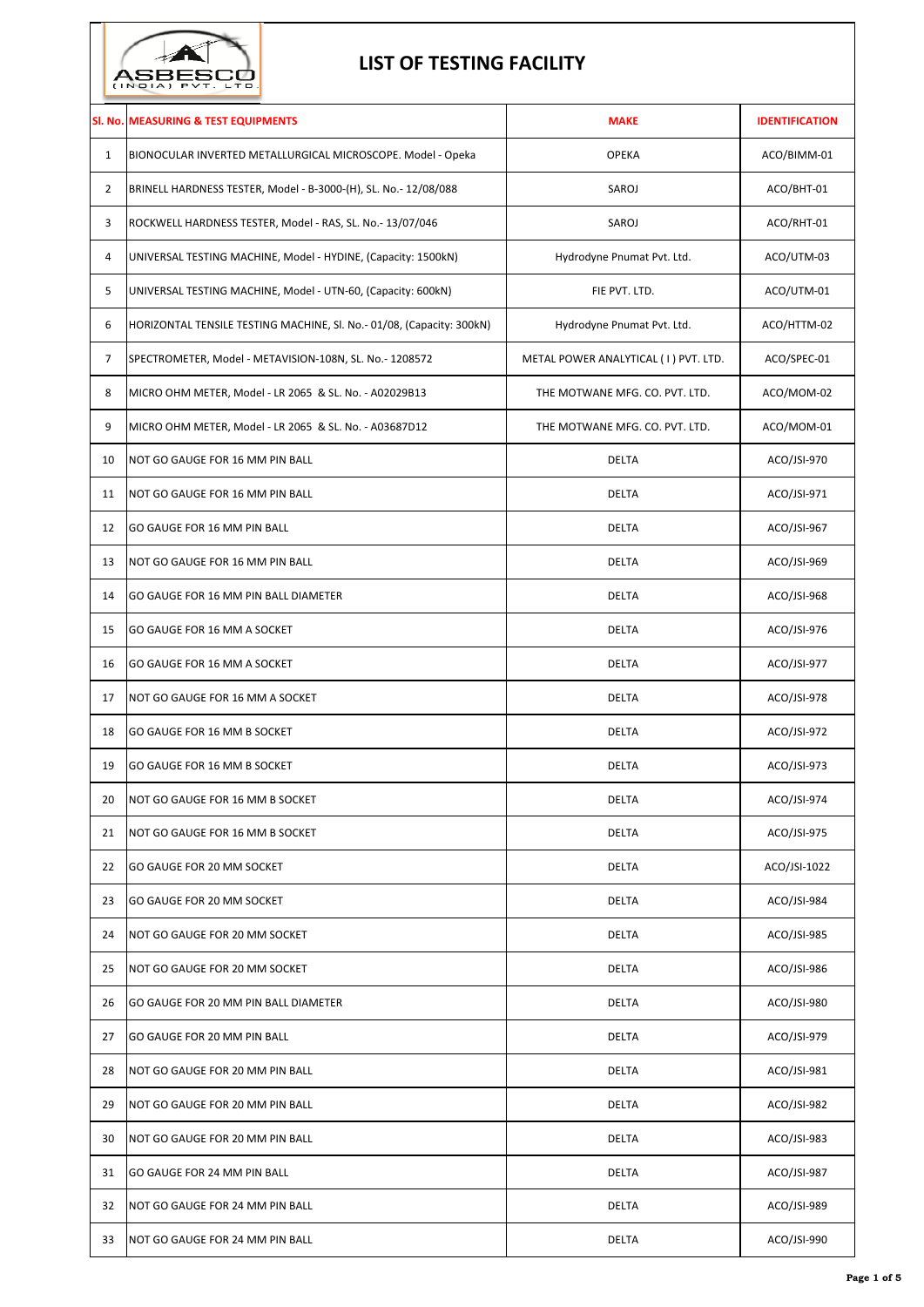| 34 | NOT GO GAUGE FOR 24 MM PIN BALL                                                                 | <b>DELTA</b>       | ACO/JSI-991     |
|----|-------------------------------------------------------------------------------------------------|--------------------|-----------------|
| 35 | GO GAUGE FOR 24 MM PIN BALL DIAMETER                                                            | <b>DELTA</b>       | ACO/JSI-988     |
| 36 | GO GAUGE FOR 24 MM SOCKET                                                                       | <b>DELTA</b>       | ACO/JSI-992     |
| 37 | NOT GO GAUGE FOR 24 MM SOCKET                                                                   | <b>DELTA</b>       | ACO/JSI-993     |
| 38 | NOT GO GAUGE FOR 24 MM SOCKET                                                                   | <b>DELTA</b>       | ACO/JSI-994     |
| 39 | NOT GO GAUGE FOR 24 MM SOCKET                                                                   | <b>DELTA</b>       | ACO/JSI-995     |
| 40 | 'GO" GAUGE FOR 28 MM SOCKET.                                                                    | <b>DELTA</b>       | ACO/JSI-1023    |
| 41 | NOT GO GAUGE FOR 28 MM SOCKET                                                                   | <b>DELTA</b>       | ACO/JSI-1024    |
| 42 | NOT GO GAUGE FOR 28 MM SOCKET                                                                   | <b>DELTA</b>       | ACO/JSI-1002    |
| 43 | 'GO'' GAUGE FOR 28 MM SOCKET                                                                    | <b>DELTA</b>       | ACO/JSI-1001    |
| 44 | GO GAUGE FOR 28 MM PIN BALL                                                                     | <b>DELTA</b>       | ACO/JSI-996     |
| 45 | NOT GO GAUGE FOR 28 MM PIN BALL                                                                 | <b>DELTA</b>       | ACO/JSI-998     |
| 46 | NOT GO GAUGE FOR 28 MM PIN BALL                                                                 | <b>DELTA</b>       | ACO/JSI-999     |
| 47 | NOT GO GAUGE FOR 28 MM PIN SHANK DIAMETER.                                                      | <b>DELTA</b>       | ACO/JSI-1000    |
| 48 | "GO" GAUGE FOR 28 MM PIN BALL DIAMETER                                                          | <b>DELTA</b>       | ACO/JSI-997     |
| 49 | SPECIFIC GRAVITY HYDROMETER, SL. NO.-SSI111361, Range: 1.000 to 2.000,                          | SEILCO             | ASO/SGH-01      |
| 50 | SINGLE PAN BALANCE, Range: 0-200g,                                                              | LABAL              | ACO/WB-01       |
| 51 | DIGITAL BALANCE, Range: 0 - 20 g                                                                | <b>SCALE-TEC</b>   | ACO/WB-02       |
| 52 | GRADUATED BURETTE, Range: 0-50ml                                                                | <b>BOROSIL</b>     | ACO/BUR-01      |
| 53 | <b>BULB PIPETTE</b>                                                                             | <b>BOROSIL</b>     | ACO/PIP-01      |
| 54 | MEASURING CYLINDER - 1, Range: 0 TO 250ml                                                       | <b>BOROSIL</b>     | ACO/MC-01       |
| 55 | MEASURING CYLINDER - 2, Range: 0 TO 100ml                                                       | <b>BOROSIL</b>     | ACO/MC-02       |
| 56 | MEASURING CYLINDER - 3, Range: 0 TO 50ml                                                        | <b>BOROSIL</b>     | ACO/MC-03       |
| 57 | SCALE FOR BAROMETER, Range: 640 - 810 mm of Hg                                                  | $---$              | ACO/FB-01       |
| 58 | GLASS THERMOMETER, Range: (-) 10°C to 110°C                                                     | <b>GH ZEAL LTD</b> | ACO/HT-01       |
| 59 | DIGITAL TEMP. INDICATOR FOR TUBE FURNACE, Range: 0°C to 1600°C                                  | EEC                | ACO/TI-04       |
| 60 | DIGITAL TEMP COMTROLLER FOR MUFFLE FURNACE, Range: 0°C to 1200°C                                | Lapan              | ACO/DTC-03      |
| 61 | VERNIER CALIPER (Serial No - 11219457), RANGE : 0 - 300 MM.                                     | <b>MITUTOYO</b>    | ACO/VC-001      |
| 62 | MEASURING TAPE, Range: 0 - 3000 mm.                                                             | <b>FREEMANS</b>    | ACO/ST-01       |
| 63 | MEASURING TAPE, Range: 0 - 3000 mm.                                                             | <b>FREEMANS</b>    | ACO/ST-02       |
| 64 | Troque Wrench, Range: 5 to 23 Kg-m (50 to 225 N-m), Model - GTW - 160R<br>& SL. No. - 10MR - 72 | GRIPHOLD/GTW-160R  | $ACO / TW - 01$ |
| 65 | Troque Wrench, Range: 1.2 to 7 Kg-m (12 to 68 N -m), Model - EVT600 & SL.<br>No. - M143117      | <b>BRITOOL</b>     | $ACO / TW - 02$ |
| 66 | SHORE A HARDNESS TESTER, Model - RHT-701 SL. No.-8132                                           | <b>MATRUTARA</b>   | $ACO / SH - 01$ |
| 67 | VERNIER CALIPER (Serial No - 11382371), RANGE : 0 - 200 MM.                                     | <b>MITUTOYO</b>    | $ACO / VC - 01$ |
| 68 | VERNIER CALIPER (Serial No - 11382187), RANGE : 0 - 200 MM.                                     | <b>MITUTOYO</b>    | ACO / VC - 02   |
| 69 | OUTSIDE MICROMETER, SL. NO.-16208492, RANGE: 0 - 25 MM.                                         | <b>MITUTOYO</b>    | ACO / OMM - 01  |
| 70 | ELCOMETER, Range: 17.10 µm to 2515 µm                                                           | <b>FISCHER</b>     | ACO / ELCO - 01 |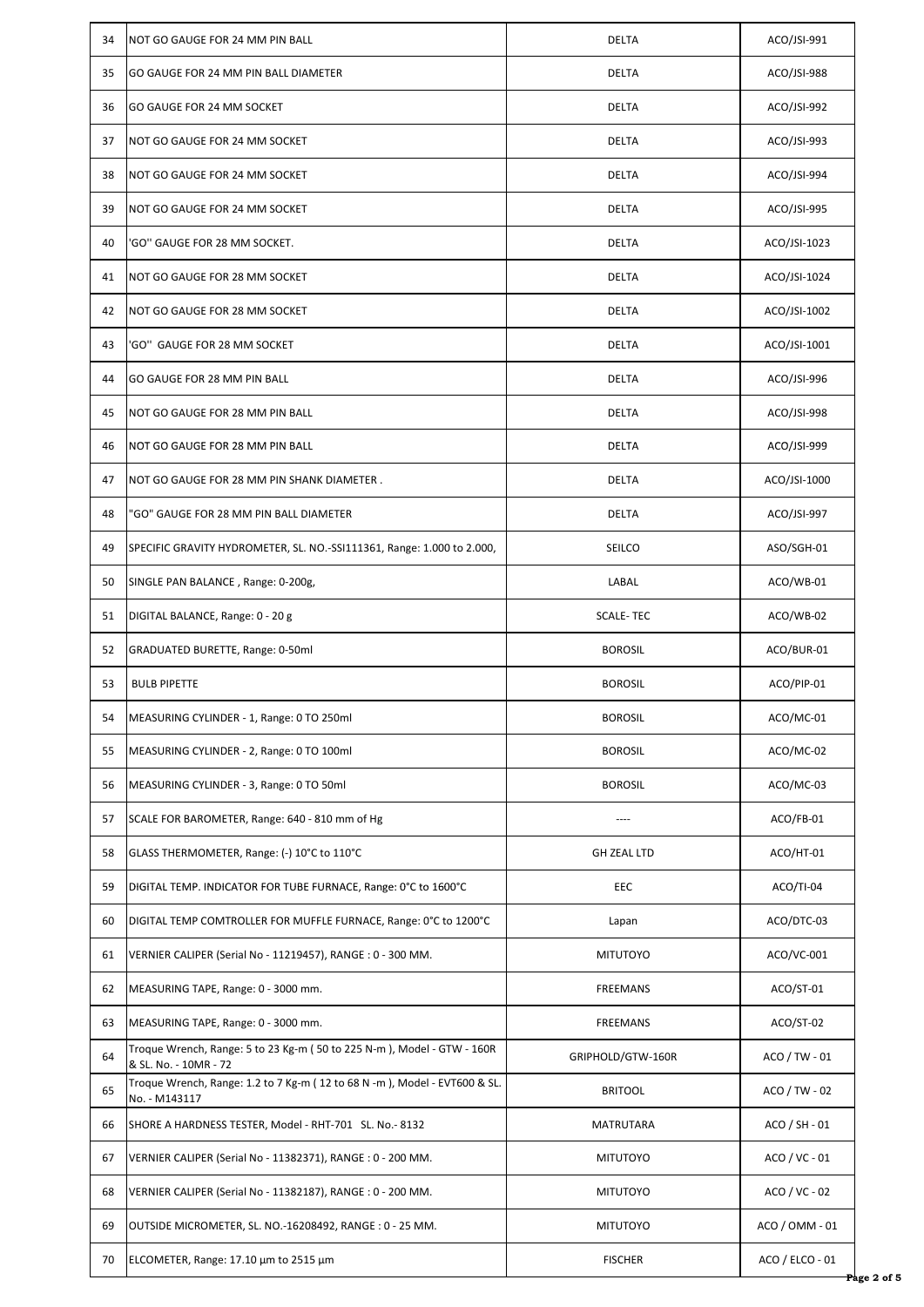| 71  | SCALE FOR BRINELL MICROSCOPE                                                              |                                          | ACO/BHN:MS-01    |
|-----|-------------------------------------------------------------------------------------------|------------------------------------------|------------------|
| 72  | ANGLE PROTECTOR, Range: 0 - 180°C                                                         | OMEGA                                    | $ACO/AP - 01$    |
| 73  | CURRENT TRANSFORMER, Ratio: 6000/5A, SL. NO: 000181                                       |                                          | ACO/CT-02        |
| 74  | HIGH CURRENT TESTING SET, Ratio: 0 to 300 V/ 0 to 2500A (AC/DC). SL. NO:<br>391-10265     | <b>MECO</b>                              | ACO//HCT-01      |
| 75  | HIGH CURRENT TESTING SET (AC), Ratio: 0 to 10 V/0 to 5000A (AC).                          | M/s B. C. Sharma & Sons.                 | ACO//HCT-02      |
| 76  | POTENTIAL TRANSFORMER                                                                     | Fluke                                    | ACO/PT-01        |
| 77  | DIGITAL MULTIMETER, SL. NO: 1000227530, Model no. 540-TRMS                                | <b>METRAVI</b>                           | ACO/Multi-01     |
| 78  | CURRENT TRANSFORMER, Ratio: 2000/5A                                                       |                                          | ACO/CT-01        |
| 79  | WATT METER, RANGE- 0 TO 75 Watt /Ac                                                       | AUTO ELECTRIC LTD.                       | ACO/WM-01        |
| 80  | DIGITAL PH METER, RANGE- 0 TO 14 PH                                                       | EI                                       | ACO/PHM-01       |
| 81  | DIGITAL STOP WATCH, RANGE- 0 TO 1800 Sec                                                  | <b>TAKSUN</b>                            | ACO/SW-02        |
| 82  | DIGITAL STOP WATCH, RANGE- 0 TO 1800 Sec                                                  | <b>KADIA</b>                             | ACO/SW-03        |
| 83  | MAGNETIC PARTICLE INSPECTION (MPI) MACHINE, Model - UNIMAG UCH<br>310                     | NONDESTRUCTIVE TEST APPLIANCES PVT. LTD. | ACO/MPI-01       |
| 84  | <b>SPARK EROSION MACHINE</b>                                                              | SPARKONIX (INDIA) PVT. LTD               | ACO/SEM-01       |
| 85  | OUTSIDE DIGITAL MICROMETER, RANGE: 0 - 25 MM.                                             | <b>ASAHI</b>                             | ACO/SEM:MM-01    |
| 86  | DIAL GAUGE, RANGE : 0 - 25 MM.                                                            | <b>MIKROTECH</b>                         | ACO/SEM:DG-01    |
| 87  | DROP HAMMER (1.5 TON)                                                                     | NKH, PUNJAB                              | ACO/DROP:DH-01   |
| 88  | DIGITAL TEMPERATURE INDICATOR, Range: 0 to 1200°C                                         | S.B.INTERNATIONAL                        | ACO/DROP:DTC-01  |
| 89  | VOLT METER, Range: (0 - 500) Volt.                                                        | <b>RISHABH</b>                           | ACO/DROP:VM-01   |
| 90  | AMMETER 2, Range : (40-200) Amp.                                                          | IEI                                      | ACO/DROP:AM-01A  |
| 91  | THERMO COUPLE SENSOR (WITH MASTER TEMP INDICATOR), Range: 0 to<br>1200°C                  | M.B.C & S Pvt. Ltd.                      | ACO/DROP:TCS-01  |
| 92  | PRESSURE GAUGE (Kg/Cm Sq), Range: 00 - 14.2 kg/cm2                                        | <b>MICRO</b>                             | ACO/DROP:PG-01   |
| 93  | PRESSURE GAUGE (Kg/Cm Sq), Range: 00 - 21 kg/cm2                                          | <b>OASIS</b>                             | ACO/DROP:PG-02   |
| 94  | STEEL SCALE, RANGE: 0 - 300 MM, SL. No: 401CB                                             | <b>KRISTEEL</b>                          | ACO/FORG:SS-01   |
| 95  | MEASURING TAPE, RANGE: 0 - 3000 MM. SL. No: S279-12                                       | <b>FREEMANS</b>                          | ACO/FORG:ST-01   |
| 96  | VERNIER CALIPER (Serial No - 12092167)                                                    | <b>MITUTOYO</b>                          | ACO/FORG:VC-01   |
| 97  | VERNIER CALIPER (Serial No - 11088994)                                                    | <b>MITUTOYO</b>                          | ACO/FORG:VC-02   |
| 98  | VERNIER CALIPER (Serial No - 12117210), RANGE : 0 - 300 MM.                               | <b>MITUTOYO</b>                          | ACO/FORG:VC-03   |
| 99  | DIGITAL VERNIER CALIPER, (Serial No - 0037531), RANGE : 0 - 300 MM.                       | <b>MITUTOYO</b>                          | ACO/FORG:DVC-01  |
| 100 | DEPTH VERNIER GAUGE, (Serial No - 11202514), RANGE: 0 - 300 MM.                           | <b>MITUTOYO</b>                          | ACO/FORG:DEVC-01 |
| 101 | HEIGHT GAUGE, Model - HS - 12", Serial No - 11217671, RANGE : 0 - 12<br>INCH / 0 - 300 mm | <b>MITUTOYO</b>                          | ACO/FORG:HG-01   |
| 102 | DIGITAL TEMPERATURE INDICATOR, Range: 0 to 1200°C                                         | SOMEX                                    | ACO/NORM:DTC-01  |
| 103 | VOLT METER 1, Range: (0 - 500) Volt.                                                      | AE                                       | ACO/NORM:VM-01   |
| 104 | VOLT METER 3, Range: (0 - 500) Volt.                                                      | AE                                       | ACO/NORM:VM-03   |
| 105 | VOLT METER 2, Range: (0 - 500) Volt.                                                      | AE                                       | ACO/NORM:VM-02   |
| 106 | AMMETER (AC) - 01, Range : (0 - 100) Amp.                                                 | AE                                       | ACO/NORM:AM-01   |
| 107 | AMMETER (AC) - 02, Range : (0 - 100 ) Amp.                                                | AE                                       | ACO/NORM:AM-02   |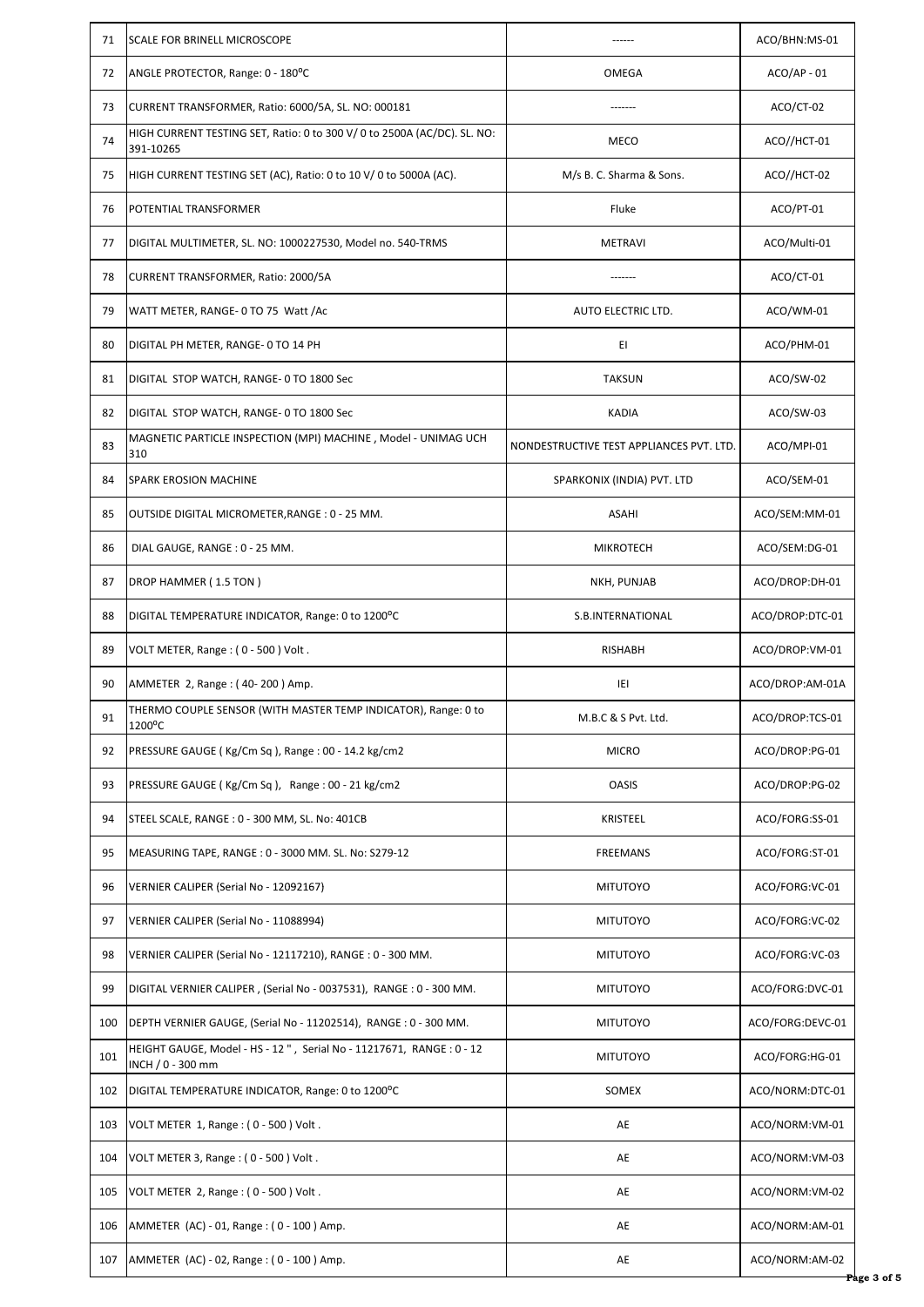| 108 | AMMETER (AC) - 03, Range : (0 - 100) Amp.                                                               | AE                              | ACO/NORM:AM-03 |
|-----|---------------------------------------------------------------------------------------------------------|---------------------------------|----------------|
| 109 | DIGITAL TEMPERATURE CONTROLLER, Range 0 - 999 degree C                                                  | S.K.R. ENGG.                    | ACO/DTC-01     |
| 110 | EIDT TIMER (SHOT BLASTING), Range: 0 - 10x10 sec, Min. Hour                                             | Electronic Automation Pvt. Ltd. | ACO/SHOT:ET-01 |
| 111 | VOLT METER, Range: (0 - 500) Volt.                                                                      | IMP POWER LTD.                  | ACO/SHOT:VM-01 |
| 112 | AMMETER, Range: (0 - 60) Amp.                                                                           | IMP POWER LTD.                  | ACO/SHOT:AM-01 |
| 113 | RADIOUS GAUGE 01, (RANGE: R-1.0 TO R7.0)                                                                | <b>MITUTOYO</b>                 | ACO/FORG:RG-01 |
| 114 | RADIOUS GAUGE 02, (RANGE: R-7.5 TO R15.0)                                                               | <b>MITUTOYO</b>                 | ACO/FORG:RG-02 |
| 115 | RADIOUS GAUGE 03, (RANGE: R-15.5 TO R25.0)                                                              | KRISTEEL                        | ACO/FORG:RG-03 |
| 116 | RADIOUS GAUGE 04, (RANGE: R-25.0 TO R40.0)                                                              | <b>KRISTEEL</b>                 | ACO/FORG:RG-04 |
| 117 | DIGITAL BALANCE, CAPACITY: 30 kgs (Max), 0.020 kgs (Min)                                                | <b>MRI</b>                      | ACO/DB-01      |
| 118 | ELECTRONIC WEIGHT SCALE, CAPACITY: 500 kgs (Max), 0.050 kgs (Min),<br>Model No. WP-7, Sl. No. 20140870. | <b>MRI</b>                      | ACO/CAST:WS-01 |
| 119 | DIGITAL TEMPERATURE CONTROLLER, Range 0 - 999 degree C                                                  | S.K.R. ENGG.                    | ACO/DTC-02     |
| 120 | DIGITAL TEMPERATURE INDICATOR (DT-201P) Range 0 - 1300 degree C                                         | I Therrm                        | ACO/DTI-01     |
| 121 | DIGITAL TEMPERATURE INDICATOR (DT-201P), Range 0 - 1300 degree C                                        | I Therrm                        | ACO/DTI-02     |
| 122 | TIG WELDING MACHINE, Model - MW 3000 JOB, SL. No.- 23264127                                             | FRONIUS INTERNATIONAL GMBH      | ACO/TW-01      |
| 123 | TIG WELDING MACHINE, Model - MW 3000 JOB, SL. No.- 23264130                                             | FRONIUS INTERNATIONAL GMBH      | ACO/TW-02      |
| 124 | TIG WELDING MACHINE, Model - MW 3000 JOB, SL. No.- 23264128                                             | FRONIUS INTERNATIONAL GMBH      | ACO/TW-03      |
| 125 | TIG WELDING MACHINE, Model - MAGIC WAVE 4000 JOB G/F, SL. No.-<br>23264135                              | FRONIUS INTERNATIONAL GMBH      | ACO/TW-04      |
| 126 | TIG WELDING MACHINE, Model - MW 3000 JOB, SL. No.- 23264129                                             | FRONIUS INTERNATIONAL GMBH      | ACO/TW-05      |
| 127 | TIG WELDING MACHINE, Model - MAGIC WAVE 4000 JOB G/F, SL. No.-<br>23264136                              | FRONIUS INTERNATIONAL GMBH      | ACO/TW-06      |
|     | 128 STEEL SCALE, Range: 0 - 1000 mm.                                                                    | <b>FALCON</b>                   | AIPL/J/SS-02   |
| 129 | VERNIER CALIPER, (Serial No - 11390440), Range: 0 - 300 mm.                                             | <b>MITUTOYO</b>                 | ACO/MACH:VC-01 |
| 130 | VERNIER CALIPER, (Serial No - 11380569), Range: 0 - 200 mm.                                             | <b>MITUTOYO</b>                 | ACO/PLAS:VC-01 |
| 131 | STEEL SCALE, Range: 0 - 600 mm, SL. NO: 401E10                                                          | KRISTEEL                        | ACO/PLAS:SS-01 |
| 132 | Load Cell, Range : 20000kgf. (Compression Type with additional Digital<br>Indicator), Model No. S140PT  | SYSCON                          | ACO/LC-08      |
| 133 | Load Cell, Range: 10000kgf. (Tension Type with additional Digital Indicator),<br>Model No. TH014C       | HWS-600 IND/09/07/50            | ACO/LC-03      |
| 134 | Load Cell, Range: 10000kgf. (Tension Type with additional Digital Indicator)                            | I.P.A. Pvt Ltd.                 | ACO/LC-05      |
| 135 | DIGITAL THERMOMETER WITH SENSOR, Range: -50 to 1300°C                                                   | M.B. Control & System           | ACO/DT-01      |
| 136 | DIGITAL HUMIDITY THERMOMETER, Range: -50 to 1400°C                                                      | Metrix                          | ACO/QC/DHT-01  |
| 137 | DIGITAL HUMIDITY THERMOMETER, Range: -50 to 1400°C                                                      | Metrix                          | ACO/QC/DHT-02  |
| 138 | DIGITAL HUMIDITY THERMOMETER, Range: -50 to 1400°C                                                      | Metrix                          | ACO/QC/DHT-03  |
| 139 | DIGITAL HUMIDITY THERMOMETER, Range: -50 to 1400°C                                                      | Metrix                          | ACO/QC/DHT-04  |
| 140 | TRY SQUARE, 6 INCH                                                                                      | <b>ACADO</b>                    | ACO/TS/06/01   |
| 141 | TRY SQUARE, 12 INCH                                                                                     | SAGAR                           | ACO/TS/12/01   |
| 142 | COMBINATION SET, Range: 2QD (0 - 90) <sup>o</sup>                                                       | KRISTEEL                        | ACO/FORG/CS-01 |